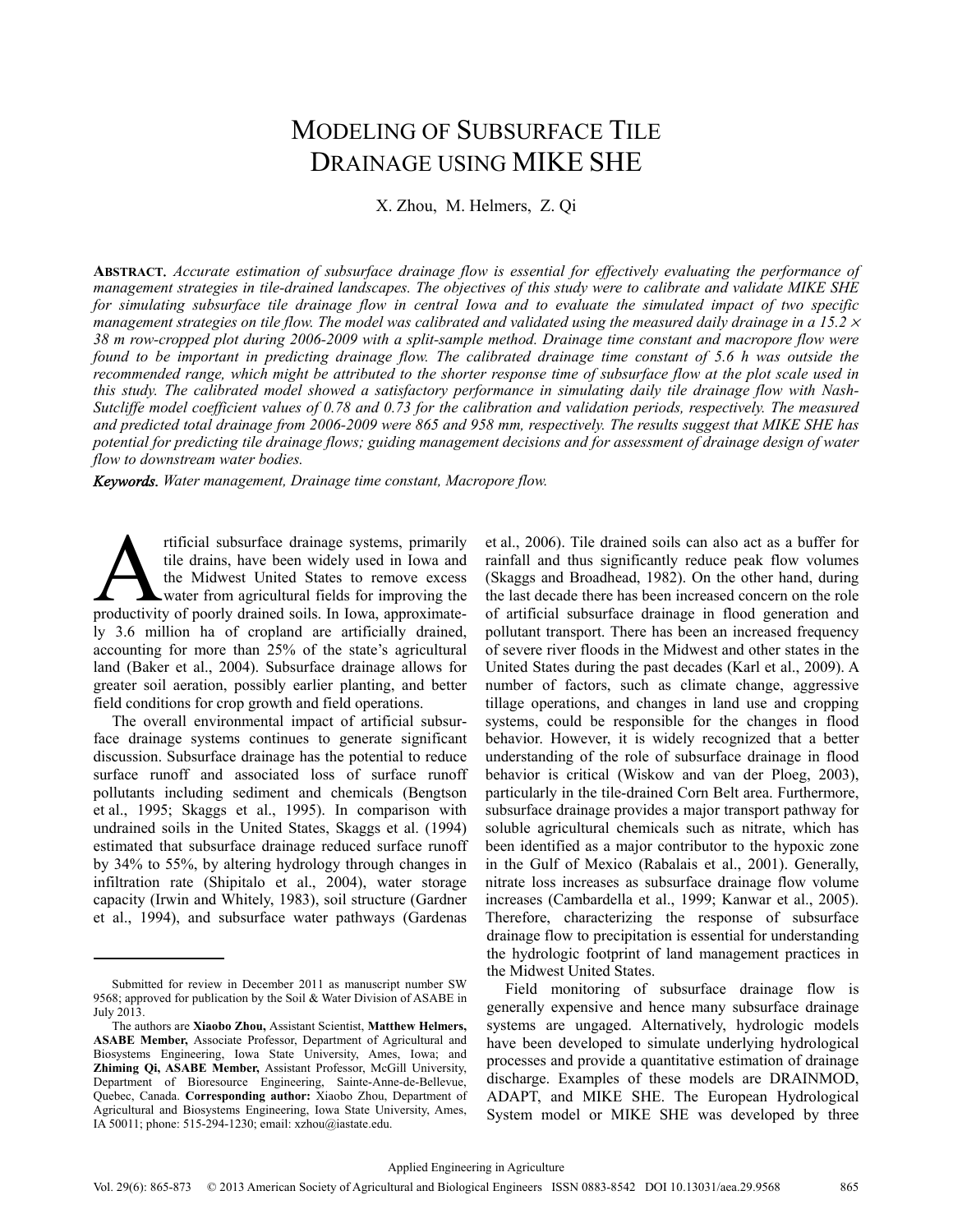European Organizations (Danish Hydraulic Institute, British Institute of Hydrology, and the French consulting company SOGREAH) and has been successfully applied in various hydrologic studies, including irrigation planning and management of water resources (Singh et al., 1997), groundwater management (Demetriou and Punthakey, 1999), floodplain studies (Jaber and Shukla, 2005), and land planning and management (Thompson et al., 2004; Helmers et al., 2005).

Application of MIKE SHE to subsurface drainage is limited compared to its application in surface hydrology. The impact of subsurface drainage on pumped discharge and soil moisture storage was simulated at a small agricultural catchment in the United Kingdom using the MIKE SHE model (Al-Khudhairy et al., 1999). They found that theoretically removing subsurface drainage increased the magnitude of flood peaks during the spring recession but reduced annual discharges. These findings are consistent with DRAINMOD studies which have generally found that increased subsurface drainage intensity increases annual discharge from drained catchments (Konyha et al., 1992). Feyen et al. (2000) calibrated and validated MIKE SHE using daily discharge of a  $600 \text{ km}^2$  catchment in Belgium. They found that the drainage time constant, a key parameter for subsurface drainage, influenced the peaks of the hydrograph, while the drainage depth had a less pronounced effect on streamflow discharge. This was in agreement with the findings of another study in a tropical mountainous watershed (Sahoo et al., 2006). In all of those studies, however, the MIKE SHE model was calibrated and validated against stream discharge at watershed outlets, and the component of subsurface drainage was incorporated in the model mainly for the purpose of better correlation between the observed and predicted discharges. Consequently, subsurface drainage discharge was not directly measured and could not be compared to model predictions during calibration and validation. Thus, little is known about the accuracy of subsurface drainage predictions of MIKE SHE. Iowa soils are extensively tile drained; there is a clear need to assess the performance of MIKE SHE for simulating subsurface drainage flow. The objectives of this study are: (1) to calibrate and validate MIKE SHE for predicting subsurface drainage flow within a row-cropped setting in central Iowa, and (2) to evaluate the impact of management strategies, including converting row-crops to pasture or adopting shallow drainage, on subsurface drainage flow using MIKE SHE.

## **METHODS**

### **SITE DESCRIPTION**

The study location is at the Agricultural Drainage Water Quality - Research and Demonstration Site (ADWQ-RDS) in Pocahontas County, north central Iowa. It is within the Des Moines Lobe region (MLRA 103), which is a nearly level to gently rolling till plain. Subsurface drainage tiles have been widely installed to lower the water table during the spring in this region. Corn and soybeans are the major crops, with some cropland used for hay. The glacial till

soils of the ADWQ-RDS are naturally poorly to somewhat poorly drained.

This research site was established in the late 1980s for a long-term drainage and nutrient management study. The total research area is 4.5 ha with slopes varying between 0.5% and 1.5%. There are a total of 73 individually drained plots at the site. The size of each plot is 38 m in length and 15.2 m in width. At each plot, corrugated plastic drain tiles were installed in 1988 at the center and plot borders parallel to the long dimension (7.6 m spacing) at a depth of 1.06 m. Lateral subsurface flow from adjacent plots was minimized by installing two border drains, which have an outlet to the surface at a remote location. Drainage flow was monitored in the center drainage line of each plot using an automatic pumping and volume monitoring system. The tile flow was generally monitored from April to November to avoid damage during freezing conditions in the winter. More details of the tile drainage design can be found in Lawlor et al. (2008).

Plot No. 7-1 was selected for modeling subsurface tile drainage to minimize the lateral effect from neighboring plots, due to its relatively higher elevation and being separated from the upper land by an open ditch. The predominant soil in this plot is Canisteo clay loam (fineloamy, mixed, superactive, calcareous, mesic Typic Endoaquolls). The slope of the plot is about 1% in the north-south direction (parallel to tile lines) and nearly flat in the east-west direction. A 2-m digital elevation model (DEM) was created from the LiDAR data of the study area using ArcGIS (ESRI, Redlands, Calif.) to represent the topography of the plot.

### **THE MIKE SHE MODEL**

The MIKE SHE model is a deterministic, fully distributed and physically-based model that allows for simulation of the major processes occurring in the land phase of the hydrologic cycle (Refsgaard and Storm, 1995; DHI, 2004). It is a computationally intensive model simulating surface, subsurface, and stream flow separately for distributed gridpoints using numerical solutions of partial differential equations. The model's distributed nature allows for spatially varying climate variables, vegetation, soil properties, and land uses. MIKE SHE has a module structure consisting of several modules such as the Water Movement (WM) module, Advection/Dispersion of Solutes (AD) module, and Soil Erosion (SE) module, and other modules.

The WM module used in this study consists of several components to represent the major physical processes of the hydrological cycle. These include interception/evapotranspiration, overland and channel flow, unsaturated zone, saturated zone, and snowmelt. The interception/evapotranspiration processes are calculated using meteorological and vegetative data based on the Kristensen-Jensen method (1975). The potential evaporation rate is required as input data to calculate actual evapotranspiration. The 1-D channel flow and 2-D overland flow are modeled using a finite difference approximation of the Saint Venant equations. MIKE SHE uses the 1-D Richards' equation for unsaturated zone flow and the 3-D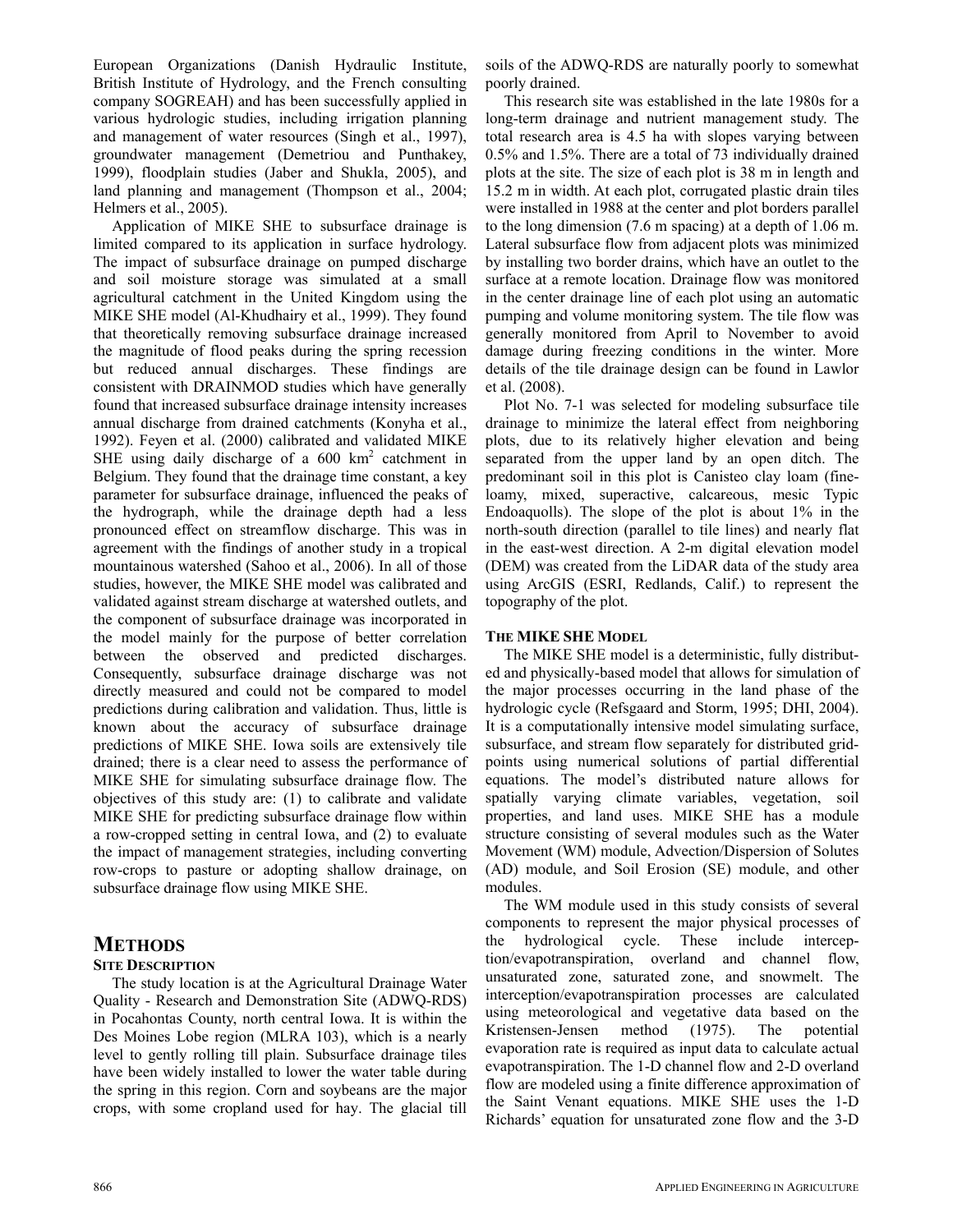Boussinesq equation for saturated zone flow. In MIKE SHE, snowmelt is calculated using the empirical degreeday approach.

## **MODEL CONSTRUCTION**

## **Meteorological Data**

Rainfall intensity and reference evapotranspiration  $(ET_0)$ were required by MIKE SHE as climate input data. The 5 min meteorological data including rainfall, air temperature, solar radiation, relative humidity, and wind speed were collected from an automatic meteorological weather station at the study site. An additional tipping-bucket rain gauge (Campbell Scientific, Inc., Logan, Utah) was installed at the site as a backup system. The FAO Penman-Monteith method was used to estimate  $ET_0$  (FAO, 1998). Snow data was also obtained from the National Climate Data Center (NCDC) station. In MIKE SHE, the degree-day coefficient and threshold melting temperature were set to 2 mm/day/°C and 0°C, respectively. The 30-year (1971-2000) normal precipitation for Pocahontas County was calculated based on the records from the NCDC station at Humboldt, Iowa, located 15 km to the east of the site.

#### **Land Use**

A corn-soybean rotation system was implemented at the modeling plot, with corn planted in odd years (2005, 2007, and 2009) and soybean in even years (2006 and 2008). Since 2004, rye (*Secale cereale*) was planted each year as a winter cover crop to reduce soil and nutrient loss, and was killed in the spring of the following year. Glyphosate resistant corn (*Zea maize*) and soybean (*Glycine max*) were planted after the growth of rye was terminated by glyphosate in early spring. The plot was fall disked and field cultivated before drill-seeding rye.

Evapotranspiration parameters are required for each crop to estimate the actual evapotranspiration (table 1). The leaf area index (LAI) was measured by an AccuPAR/LAI ceptometer (Decagon Devices, Inc., Pullman, Wash.). The reported values from literature were adopted for the root depth (RD) (Oogathoo, 2006) and crop coefficient (Kc) (Al-Kaisi, 2000). The MIKE SHE recommended values were used for the evapotranspiration parameters for the Kristensen and Jensen model.

### **Overland Flow**

The overland flow was found to be sensitive to the Manning's number (M), which is the reciprocal of Manning's roughness coefficient (n). A higher value of M leads to faster overland flow and thus lower subsurface drainage flow. A value of 0.16 was recommended for Manning's n on cropland with a disk tillage system (Engman, 1986), which is equivalent to 6.0 for Manning's M. The Manning's M was subjected to calibration in this study. Considering the small and flat study area, the impact of depression storage depth on surface runoff and drainage flow was relatively small and was set to 0.

## **Unsaturated Zone**

Undisturbed soil cores at various depths (0-10, 10-20, 20-30, 30-40, 40-60, 60-80, and 80-100 cm) were collected at the modeling plot to determine soil properties, including bulk density, particle size distribution, and saturated hydraulic conductivity (table 2). Other model-required van Genuchten parameters were estimated by the neural network program in the Rosetta model for each soil layer using the measured soil texture and bulk density of each depth (Schaap et al., 2001).

Flow through macropores in unsaturated soil is important for water and solute transport, occurring primarily in wet conditions. Macropore flow was simulated in MIKE SHE using the simple bypass flow method (DHI, 2004). In this method, the actual bypass flow is a function of a userspecified maximum fraction, the minimum water content allowing for bypass flow, and the actual water content of the unsaturated zone. The bypass flow parameters were subjected to calibration.

### **Saturated Zone**

Vertical and horizontal saturated hydraulic conductivities in the saturated zone substantially influence the characteristics of streamflow and base flow. In the absence of field-measured data, the sensitivity of tile drainage flow to saturated hydraulic conductivities in the saturated zone was investigated (table 3). The depth to the impermeable layer was set to 3.9 m for the study site (Singh et al., 2006).

The subsurface tile drainage system was included as a component of the saturated zone at a depth of 1.06 m below

| Table 2. Soil properties of the study site. |                       |               |               |                   |                               |                                          |
|---------------------------------------------|-----------------------|---------------|---------------|-------------------|-------------------------------|------------------------------------------|
| Depth                                       | $BD^{[a]}$            | Sand          | Silt          | $K_{\text{sat}}$  | θ.                            | $\theta_{s}$                             |
| (cm)                                        | $(g \text{ cm}^{-3})$ | $\frac{1}{2}$ | $\frac{9}{0}$ | $\rm (cm~h^{-1})$ | $\rm \, (cm^{-3} \, cm^{-3})$ | $\rm (cm^{\text{-}3} \, cm^{\text{-}3})$ |
| $0 - 10$                                    | 1.37                  | 32            | 36            | 4.8               | 0.071                         | 0.482                                    |
| $10 - 20$                                   | 1.38                  | 32            | 36            | 3.3               | 0.072                         | 0.476                                    |
| $20 - 30$                                   | 1.39                  | 33            | 53            | 5.1               | 0.079                         | 0.473                                    |
| 30-40                                       | 1.39                  | 40            | 30            | 4.1               | 0.072                         | 0.474                                    |
| $40 - 60$                                   | 1.39                  | 46            | 30            | 4.1               | 0.065                         | 0.474                                    |
| 60-90                                       | 1.45                  | 44            | 34            | 2.6               | 0.034                         | 0.450                                    |
| >90                                         | 1.46                  | 44            | 34            | 2.6               | 0.033                         | 0.450                                    |

<sup>[a]</sup> BD – bulk density, K<sub>sat</sub> – saturated hydraulic conductivity,  $\theta_r$  – residue water content,  $\theta_r$  – saturated water content

**Table 1. Evapotranspiration parameters for the simulated crops.** 

| $-$ 0.0 $-$ 0.0 $-$ 0.0 $-$ 0.0 $-$ 0.0 $-$ 0.0 $-$ 0.0 $-$ 0.0 $-$<br>. |                    |      |      |            |          |      |     |            |         |           |     |
|--------------------------------------------------------------------------|--------------------|------|------|------------|----------|------|-----|------------|---------|-----------|-----|
|                                                                          | Corn               |      |      |            | Soybean  |      |     |            | Pasture |           |     |
|                                                                          |                    | RD   |      |            |          | RD   |     |            |         | <b>RD</b> |     |
| Growth Dav                                                               | LAI <sup>[a]</sup> | (mm) | Kc   | Growth Day | LAI      | (mm) | Kc  | Growth Dav | LAI     | (mm)      | Kc  |
|                                                                          | 0                  |      | 0.30 |            | $\Omega$ |      | 0.2 |            | 1.0     | 300       | 0.1 |
| 34                                                                       | 0.72               | 100  | 0.45 | 20         | $1.00\,$ | 100  | 0.4 | 90         | 1.0     | 300       | 0.3 |
| 78                                                                       | 3.45               | 900  | 0.83 | 55         | 6.22     | 800  | 0.9 | 100        | 1.0     | 450       | 0.6 |
| 132                                                                      | 3.45               | 900  | 0.55 | 115        | 6.22     | 800  | 1.0 | 120        | 2.5     | 600       | 0.7 |
| 176                                                                      | 2.5                | 900  | 0.55 | 143        | 4.22     | 800  | 0.3 | 150        | 4.0     | 700       | 0.9 |
|                                                                          |                    |      |      |            |          |      |     | 270        | 4.0     | 700       | 0.9 |
|                                                                          |                    |      |      |            |          |      |     | 330        | 2.0     | 300       | 0.7 |
|                                                                          |                    |      |      |            |          |      |     | 365        | 1.0     | 300       | 0.1 |

 $^{[a]}$  LAI – leaf area index, RD – root depth, Kc – crop coefficient.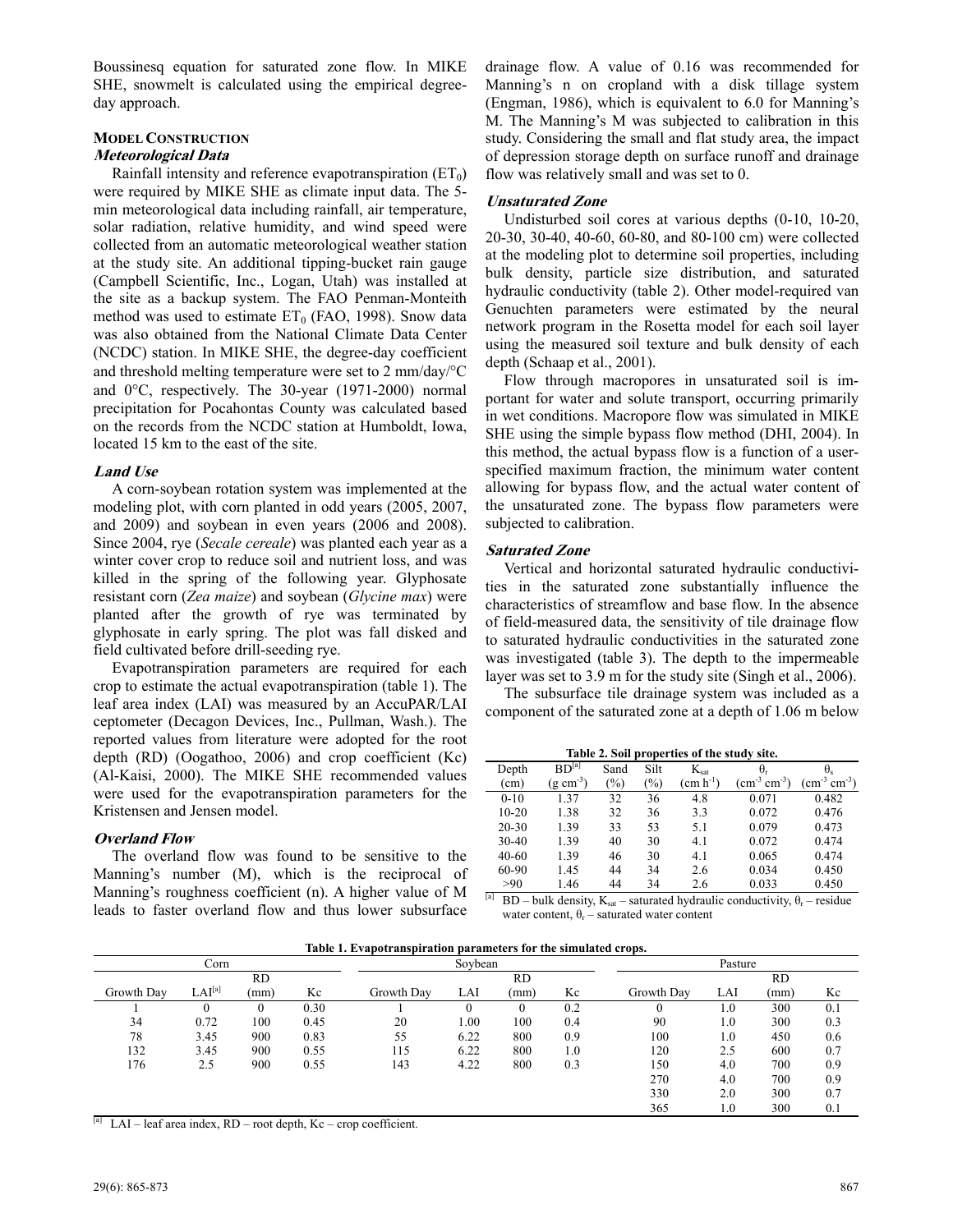| Table 3. Parameters calibration for tile drainage flow. |  |  |
|---------------------------------------------------------|--|--|
|                                                         |  |  |

|                                             | Calibration Range Final Value                              |      |
|---------------------------------------------|------------------------------------------------------------|------|
| Manning's number $(m^{1/3} s^{-1})$         | $40 - 120$                                                 | 60   |
| Horizontal hydraulic conductivity $(m s-1)$ | $1 \times 10^{-6} - 1 \times 10^{-3}$ $7.3 \times 10^{-6}$ |      |
| Vertical hydraulic conductivity $(m s-1)$   | $1 \times 10^{-6} - 1 \times 10^{-3}$ $7.3 \times 10^{-6}$ |      |
| Drainage time constant (h)                  | $0.56 - 2784$                                              | 5.6  |
| Macropore flow                              |                                                            |      |
| Maximum bypass fraction                     | $0.30 - 0.80$                                              | 0.50 |
| Water content for reduced bypass flow       | $0.25 - 0.45$                                              | 0.30 |
| $\text{cm}^3 \text{ cm}^3$ )                |                                                            |      |
| Minimal water content for bypass flow       | $0.15 - 0.35$                                              | 0.20 |
| $\text{cm}^3 \text{ cm}^3$                  |                                                            |      |

the ground surface. In this model, drain line was set in the center of the plot and a grid code map was created to link the drain flow producing cells to the drain line. So, in the model constructed for these plots the actual drain spacing was used although the center grid that was drained is 2 m wide so wider than the drain. In MIKE SHE, subsurface drainage flow occurs when the water table rises above the elevation of tile drains (fig. 1). The drainage flow rate is computed as a linear reservoir and is proportional to the height of the water table above the drainage depth and the specific drainage time constant:

$$
Q = \frac{(h - Z_{dr})}{C_{dr}}\tag{1}
$$

where Q (m s<sup>-1</sup>) is the drainage flow rate, h (m) and  $Z_{dr}$  (m) are the levels of water table and tile drain, respectively, and  $C<sub>dr</sub>$  (s) is the drainage time constant.

The drainage time constant characterizes the density of the drainage system and the permeability conditions around the drains, and therefore determines the velocity of the drainage. The typical value of the time constant is believed to be between 10 and 120 days (DHI, 2004). However, MIKE SHE is often applied to a much larger watershed size than in this study and no previous calibration has been conducted against observed drainage discharges. Thus, the drainage time constant was subject to calibration for the study plot.

#### **MODEL CALIBRATION**

The years 2004 and 2005 were used as a "warm up period" to establish initial conditions for MIKE SHE. The



**IMPERMEABLE LAYER** 

**Figure 1. Schematic representation of the drainage flow computations (Modified from DHI, 2004).** 

split-sample calibration-validation method was employed for model calibration and validation. The MIKE SHE model was calibrated against the observed daily tile drainage flow from the monitored plot in 2006 and 2007. Model validation occurred during the following two years (2008 and 2009). To avoid over-parameterization, the number of parameters subjected to adjustment for a distributed model like MIKE SHE should be as small as possible (Regsgaard and Storm, 1995). Therefore, the parameters with measured values such as soil properties and climate data were not calibrated in this study, although subsurface flow may be very sensitive to some of these parameters.

The model performance in simulating subsurface drainage flow was evaluated by both visual comparison of the predicted versus observed hydrographs and some quantitative measures. Two statistical measures were used for quantitative assessment: the Nash-Sutcliffe (NS) model efficiency coefficient (Nash and Sutcliffe, 1970) and coefficient of determination  $(r^2)$ .

$$
NS = \frac{\sum (O_i - \overline{O})^2 - \sum (P_i - O_i)^2}{\sum (O_i - \overline{O})^2}
$$
 (2)

$$
r^{2} = \frac{\left[\sum (O_{i} - \overline{O})(P_{i} - \overline{P})\right]^{2}}{\sum (O_{i} - \overline{O})^{2} \sum (P_{i} - \overline{P})^{2}}
$$
(3)

where  $O_i$  and  $P_i$  are the observed and predicted values, respectively, and  $\overline{O}$  and  $\overline{P}$  are the mean observed and predicted values, respectively. It should be noted that the days with zero drainage (observed and predicted) were not included in determining the values of NS and  $r^2$ .

The NS value varies from  $-\infty$  to 1, measuring the goodness-of-fit between the predicted and observed values. The greater the NS value, the better the model's performance. A negative NS value indicates that even simply using the observation mean would be better than the predicted values by the model. The value of  $r^2$  was used to validate the best-fit line between the predicted and observed values.

#### **MANAGEMENT SCENARIO SIMULATION**

Strategic integration of land management practices to conventional row-crop agriculture can enhance long-term soil and water quality. Converting row-crops to perennial vegetation has many beneficial effects including reducing soil erosion and water pollution, while minimizing soil disturbance and chemical use. For extensively tile-drained areas, placing tile drains at shallower depths could minimize subsurface drainage and associated pollutant loss while still maximizing crop production (Sands et al., 2003). These two management scenarios were simulated using the calibrated MIKE SHE model: (1) converting row-crops to pasture, and (2) adopting shallow drainage with a higher drain level of 0.75 m. The crop parameters for pasture including LAI and Kc were adopted from FAO (Allen et al., 1998).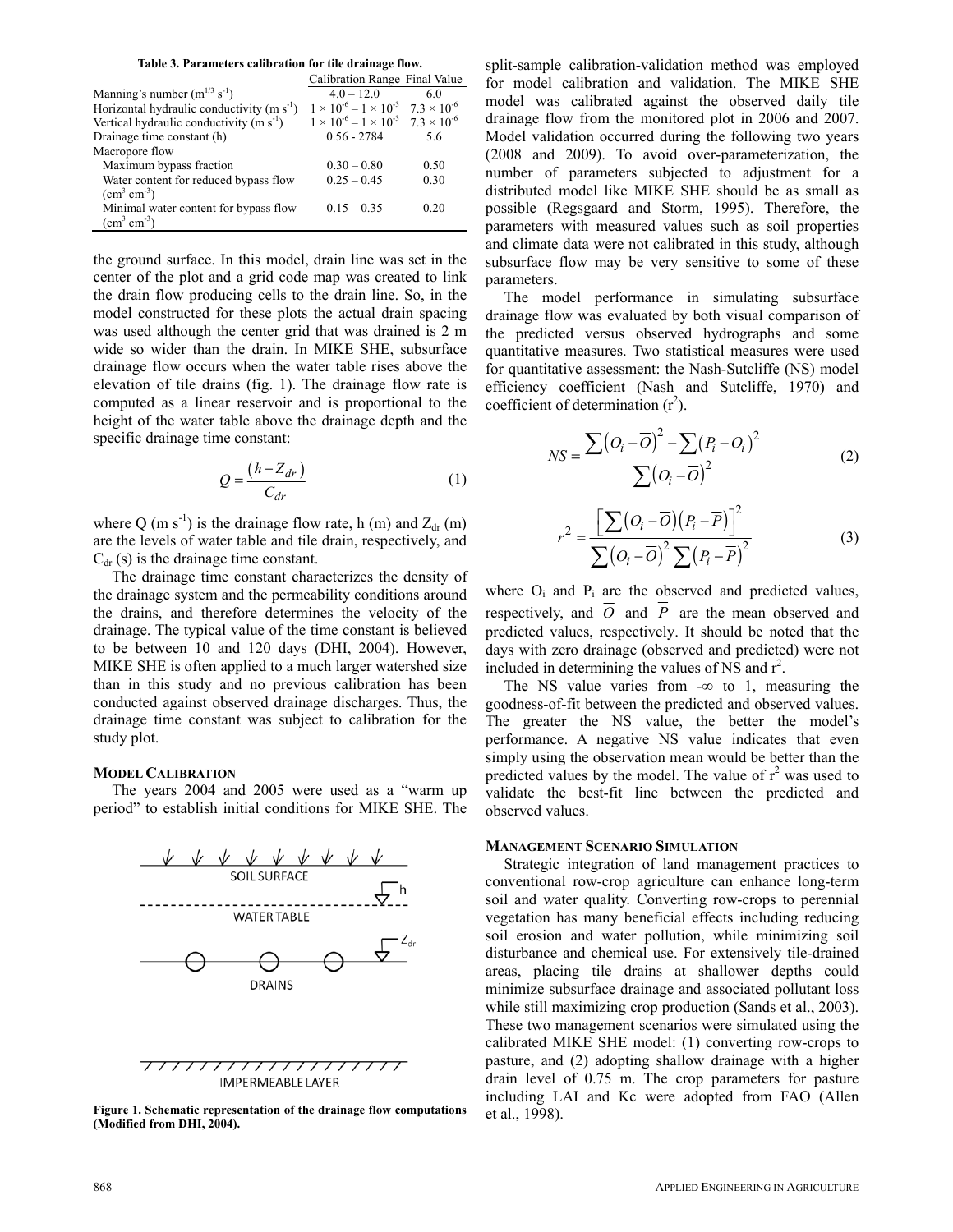## **RESULTS AND DISCUSSION**

The climate of central Iowa showed a large variability during the study years. The total precipitation at the study site in 2006 was 626 mm representing a "dry" year well below the 30-year (1971-2000) normal annual precipitation of 821 mm in this area. In 2007 and 2008 the total precipitation was 1050 and 926 mm, respectively (table 4; fig. 2), representing "wet" years. The total precipitation in 2009 was 776 mm, which is closer to the long-term normal.

The long-term (1990-2009) average annual drainage during the drainage season (March-November) is 282 mm for this site. Because of the excessive precipitation, the total observed drainage in 2007 and 2008 was 394 and 310 mm, respectively, accounting for about 81% of the total drainage for the entire study period (2006-2009). Most of the drainage occurred in the spring and early summer (April-June) and the fall (September-November) (fig. 2). The wet conditions in the fall of 2007 and the intense precipitation in 2008 led to significant drainage in the spring and early summer of 2008 (table 4). Much less drainage was observed in 2006 and 2009, with only 30 and 134 mm during the monitored period in 2006 and 2009, respectively.

#### **MODEL CALIBRATION**

Model calibration showed that the subsurface tile drainage discharge simulated by MIKE SHE was insensitive to the Manning's number and thereby the recommended value  $(M = 6.0)$  for a disked crop system was adopted (table 3). This is not surprising considering the small size and low slope of the plot. In such field conditions, overland flow plays a small role compared to subsurface flow and other hydrologic processes; the predicted surface runoff was only 1.2 and 2.3 mm in 2006 and 2007, respectively. Neverthe-

**Table 4. Annual precipitation and tile drainage flow during April-November in 2006-2009 for study plot.** 

|       | Precipitation | Measured Flow | <b>Predicted Flow</b> |  |
|-------|---------------|---------------|-----------------------|--|
| Year  | (mm)          | (mm           | (mm)                  |  |
| 2006  | 626           | 30            | 37                    |  |
| 2007  | 1050          | 394           | 388                   |  |
| 2008  | 926           | 305           | 328                   |  |
| 2009  | 776           | 136           | 205                   |  |
| Total | 3378          | 865           | 956                   |  |
|       |               |               |                       |  |



**Figure 2. Precipitation and observed daily tile drainage from April to October during 2006-2009.** 

less, the finding that subsurface drainage was insensitive to the Manning's number is consistent with the findings of Sahoo et al. (2006); they found that the Manning's number had more influence on the predicted surface flow than base flow. Changes in horizontal and vertical hydraulic conductivities in the saturated zone also showed little impact on the simulated subsurface drainage. The insensitivity of flow simulation to the hydraulic conductivity could be due to the small plot scale of this study. The effect of soil hydraulic properties has been lumped into the drainage time constant at this scale. Therefore, the value of measured saturated hydraulic conductivity  $(7.3 \times 10^{-6} \text{ m s}^{-1})$  of the soil profile from 80-100 cm was used for both the horizontal and vertical hydraulic conductivities in the saturated zone (table 3).

The predicted total drainage discharge during the calibration period was very sensitive to the drainage time constant, while inclusion of macropore flows had greater influence on flow peaks than the total drainage. The impacts of these parameters are described in detail below.

#### **Drainage Time Constant**

The drainage time constant  $(C<sub>dr</sub>)$  was found to be the most critical parameter when simulating subsurface drainage flow. MIKE SHE lumps the effects of drainage intensity and soil hydraulic properties in drainage time constant, which reflects how fast subsurface water enters into the subsurface drainage system. The influence of the time constant was investigated for values between 0.56 h and 116 days (table 3). As expected, the predicted tile drainage was very sensitive to this parameter, decreasing as the value of  $C_{dr}$  increased until it was greater than 56 h (fig. 3). When  $C_{dr}$  < 56 h, the predicted total drainage in 2006-2007 kept nearly the same; however, the model had a better performance for predicting individual storm events for a lower value of  $C<sub>dr</sub>$ . Generally, the daily tile drainage hydrographs had lower peaks but longer tails for larger values of  $C<sub>dr</sub>$ . During the calibration period, both the visual inspection of the drainage hydrographs and the statistical measures suggested that the model had the best performance with a value of  $C<sub>dr</sub>$  equal to 5.6 h.



**Figure 3. Impact of the inverse of drainage time constant on drainage flow. The measured total drainage from April to October during 2006-2007 was 425 mm.**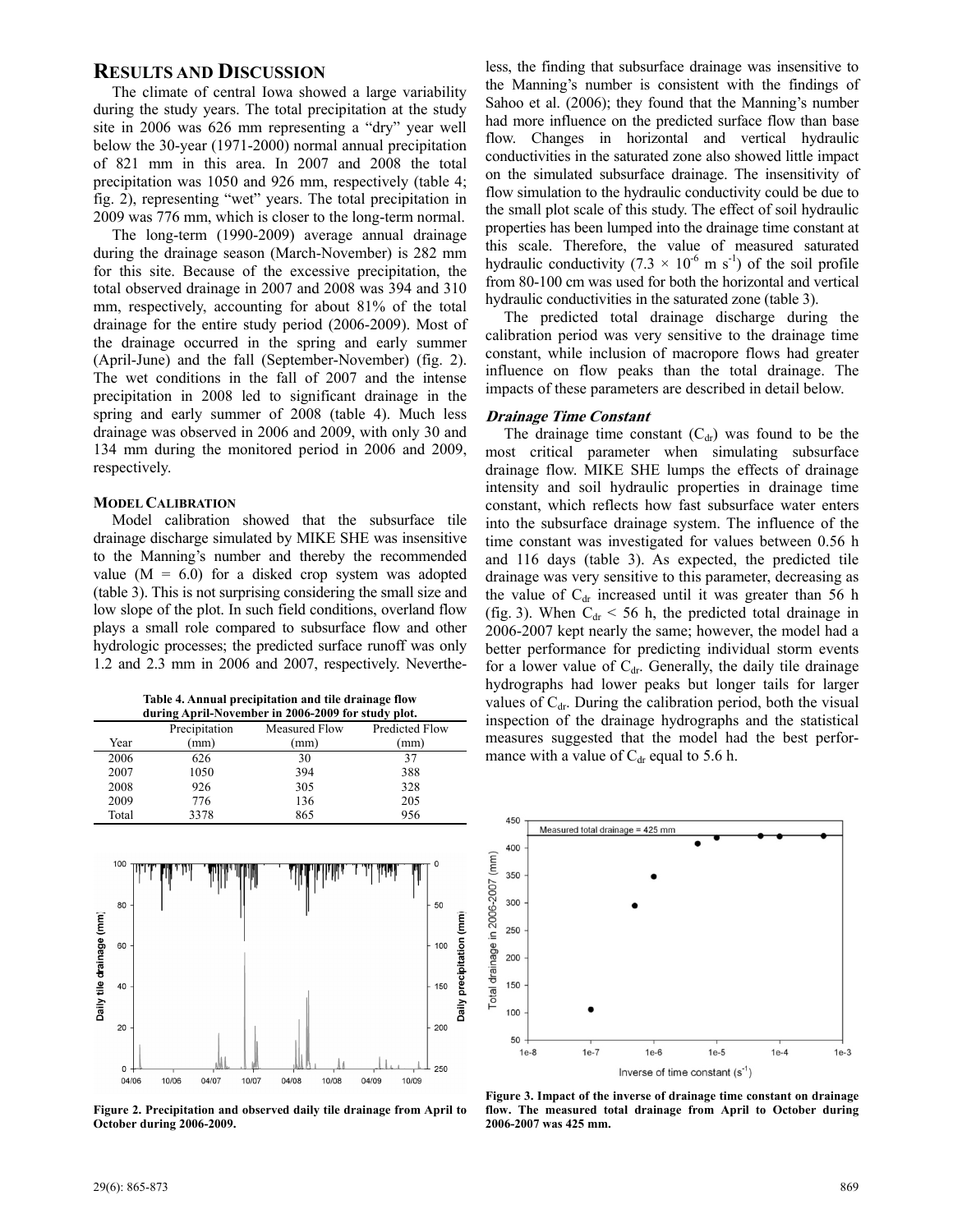The time constant value determined from this study was well outside the normal range of 10 to 120 days (DHI, 2004). Several causes may account for the smaller time constant in this study. First, the time constant is usually calibrated against surface discharge at the watershed/basin outlet. Subsurface flow after rain storms could move into the groundwater system as baseflow before it recharges to surface flow, and therefore the influence of the drainage time constant on subsurface drainage or interflow may take a longer time to be detected from monitoring surface discharge. Second, model calibrations were usually performed at a watershed or basin-scale rather than the field-scale employed in this study. For example, a time constant of 33 days was obtained for the  $440 \text{ km}^2$  Karup catchment (Refsgaard, 1997), which is about  $10^6$  times greater than the plot size of this study. As a result, a longer travel time of subsurface drainage flowing out of a watershed would be expected for larger watersheds than smaller watersheds. It should be pointed out that in a large watershed usually only a portion of the entire watershed is artificially drained. This may also contribute to a greater time constant in large watersheds than the one obtained in this study.

#### **Macropore Flow**

When excluding the macropore flow component from the simulation, the total drainage flow in 2006-2007 was estimated by MIKE SHE to be 422 mm, very close to the measured total flow of 425 mm. However, the peak flows after the large storms were generally underestimated, as illustrated in the daily hydrograph of 2007 (fig. 4). Preferential flows through soil macropores and other preferential pathways facilitate subsurface flow when soils are wet. While the addition of macropore flow in the model did not significantly increase the total predicted drainage (424 mm), it improved the prediction on peak flows by providing shortcut pathways for the movement of surface water to the water table. Al-Khudhairy et al. (1999) also observed an improved fit between measured and simulated discharge during wet conditions after including macropore flow in MIKE SHE. The simulated flow peaks were also sensitive to macropore flow parameters, and optimal values



**Figure 4. Impact of macropore flow on daily drainage hydrograph in 2007.** 

shown in table 3 were determined by a combination of visual inspection and quantitative measures. The maximum bypass fraction, water content for reduced bypass flow, and minimal water content for bypass flow were set to 0.6, 0.3, and 0.2, respectively. A larger bypass fraction or a lower water content threshold value enhanced the contribution of macropore flow to the flow peaks. The less successful prediction of peak flow could also be related to the negligence of non-linearities, which execute more impacts when water tables are high, in the subsurface drainage model of MIKE SHE.

#### **Model Evaluation**

Overall, the MIKE SHE model showed a good performance in predicting subsurface tile drainage for the study site, particularly the total drainage and monthly drainage flow (fig. 5). This is especially encouraging considering only two parameters (drainage time constant and macropore flow) were adjusted. The values of NS and  $r^2$  for the monthly drainage prediction were 0.97 and 0.98, respectively. Generally, predictions with model efficiency greater than 0.5 indicate a good model performance (Henriksen et al., 2003). The predicted daily drainage flow also matched the measured flow reasonably well. Overall, the MIKE SHE model showed a good performance during the dry periods and small storm events, but underestimated peak discharges during the large storm events (fig. 5). Despite this, the values of NS and  $r^2$  were 0.78 and 0.80 for



**Figure 5. Measured and predicted (a) daily tile drainage and (b) monthly tile drainage during 2006-2007 for model calibration.**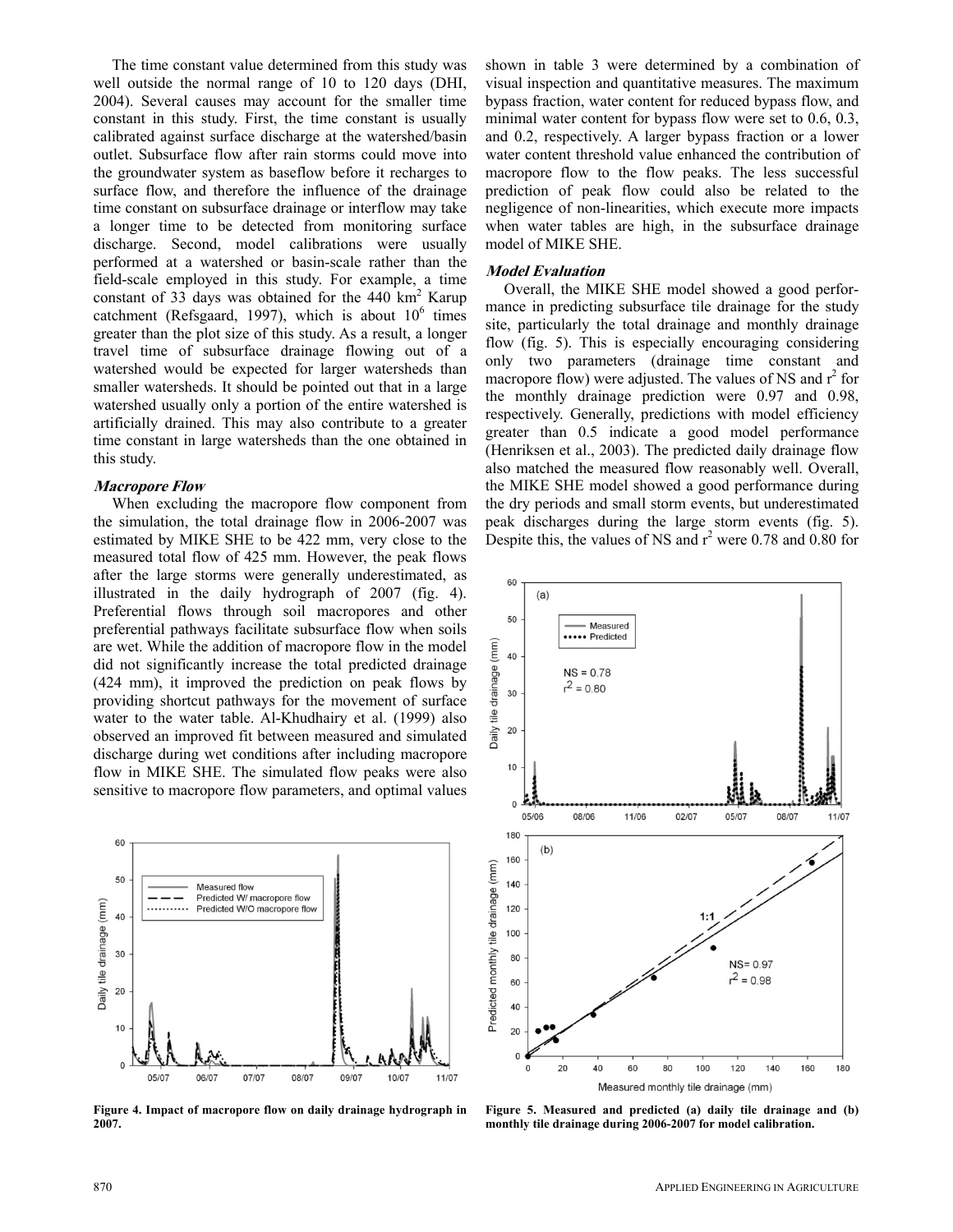the prediction of the daily drainage in 2006-2007, respectively.

#### **MODEL VALIDATION**

The calibrated MIKE SHE model was validated using the daily tile drainage in 2008-2009. Similar to the calibration period, the peaks of large storms in 2008 were somewhat underestimated (fig. 6). However, the model generally overestimated the drainage in 2009, especially for the early summer. In addition, an unobserved peak was also predicted in early April 2008 by the model (fig. 6), possibly because the effect of the winter cover crop on removing excess water during the early spring was underestimated in the model. Nevertheless, the calibrated model had a NS value of 0.73 and  $r^2$  of 0.74 for daily drainage prediction and a NS value of 0.76 and  $r^2$  of 0.79 for monthly drainage prediction, showing a good performance during the validation period. As in the calibration period, the predicted surface runoff was only 0.5 and 0.2 mm in 2008 and 2009, respectively, due to the flat and rough ground surface of the study site.

#### **MANAGEMENT SCENARIOS SIMULATION Row-Crops vs. Pasture**

Land use change from row-crops with cover crops to pasture generally reduced subsurface drainage during the simulation period. The increased evapotranspiration predicted by the model may at least partly account for the subsurface drainage reduction (fig. 7). The effect of land use change on drainage was most evident in 2007, which was a wet year, where tile drainage was reduced by 330 mm (table 5). The simulated drainage reduction in 2008 was only 47 mm despite the fact that 2008 was also a wet year with a total drainage of 310 mm during April-November. This might be attributed to the different pattern of rainfall distribution and field conditions between 2007 and 2008. In 2008, most of the high-intensity storms occurred in the spring and early summer, during which the pasture grasses may be using less water. In addition, due to the wet fall and winter of 2007 and the continuous large storms in the spring of 2008, the lasting wet and cold field conditions may minimize the effect of grasses in removing



**Figure 7. Simulated (a) daily tile drainage and (b) annual actual ET under row-crops vs. pasture.** 

excess precipitation through transpiration. Consequently, the difference of the simulated ET between row-crops and pasture was only 58 mm in 2008, much smaller than the difference in other years (fig. 7b). The reduced tile drainage by land use change was estimated to be 24 mm in the dry year of 2006. In a 6-year study, Randall et al. (1997) found that total tile flow was 1.6 times higher with row crop systems compared to perennial systems.



**Figure 6. Measured and predicted (a) daily tile drainage and (b) monthly tile drainage during 2008-2009 for model validation.**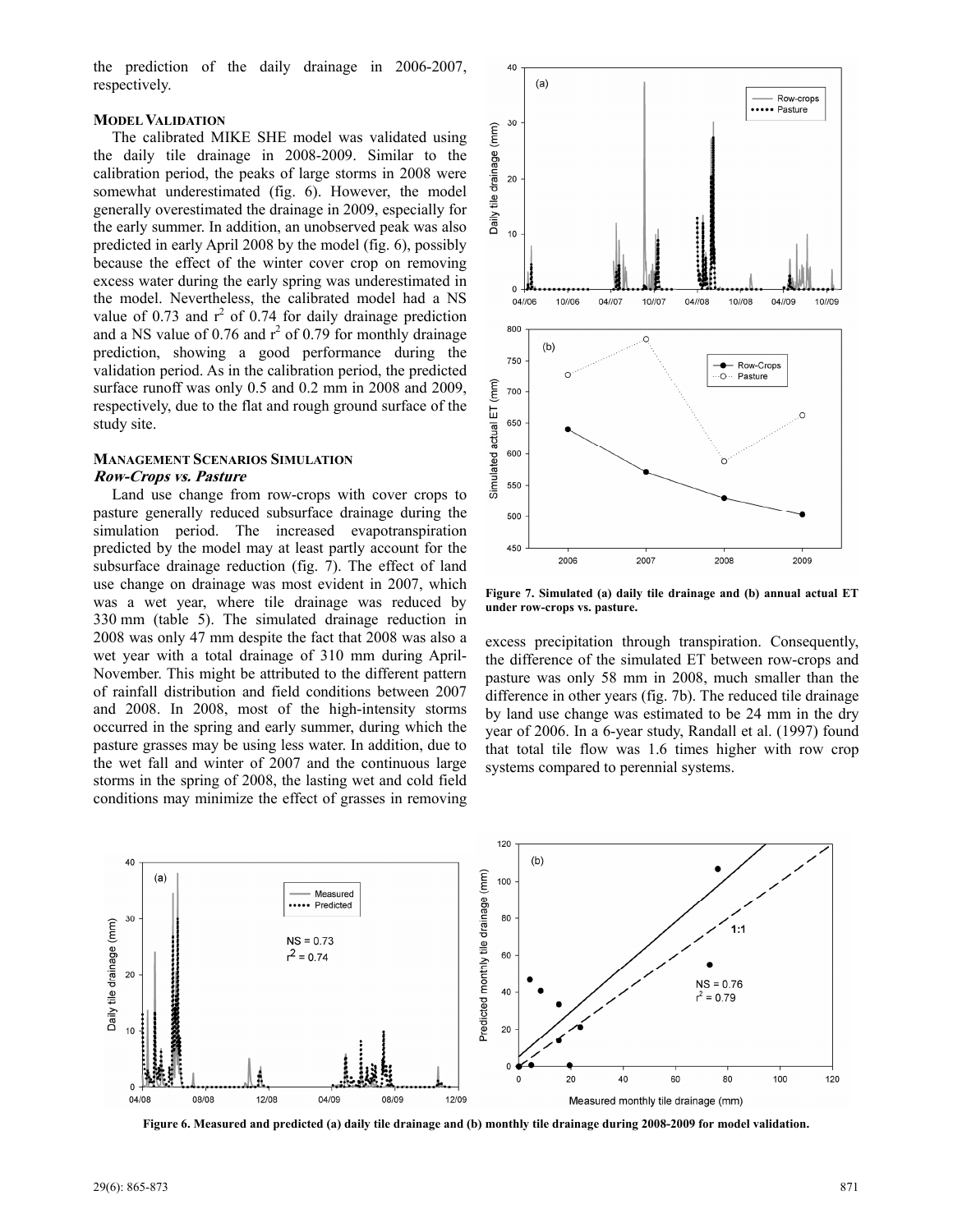**Table 5. Predicted tile drainage flow under** 

| different management scenarios. |                       |                         |         |  |  |
|---------------------------------|-----------------------|-------------------------|---------|--|--|
|                                 | Row-crops with        | Row-crops with          |         |  |  |
|                                 | Conventional Drainage | <b>Shallow Drainage</b> | Pasture |  |  |
| Year                            | (mm                   | (mm)                    | (mm)    |  |  |
| 2006                            | 37                    | 31                      | 13      |  |  |
| 2007                            | 388                   | 356                     | 58      |  |  |
| 2008                            | 365                   | 330                     | 218     |  |  |
| 2009                            | 205                   | 194                     | q       |  |  |

#### **Conventional vs. Shallow Drainage**

The simulated tile drainage flow was less sensitive to drainage depth than the drainage time constant (fig. 8), consistent with the findings of other studies (Feyen et al., 2000; Sahoo et al., 2006). As expected, the shallow drainage system at a drain depth of 0.75 m drained less water as compared to the conventional drain depth of 1.05 m. The total subsurface drainage during 2006-2009 was estimated to be 911 mm for shallow drainage, an 8.4% reduction from the conventional drainage system (table 5). The limited reduction may be attributed to the narrow drain spacing of the study site, which is narrower than would be expected in most field conditions. From DRAINMOD simulations at the same location, Singh et al. (2006) found that the subsurface drainage could be reduced by 15% with a shallow drainage system while maintaining the same drainage intensity. Seepage to and from the groundwater is simulated in the MIKE SHE model. Other research showed that the amount of decrease in subsurface drainage by raising water table was impacted by seepage (Skaggs et al., 2010).

## **SUMMARY AND CONCLUSIONS**

This study attempted to apply the spatially-distributed, physically-based MIKE SHE model for a subsurface tile drainage study in the Midwestern United States. The model was calibrated and validated to subsurface tile drainage flow in a  $15.2 \times 38$  m row-cropped plot in north central Iowa. Among the tested parameters, the drainage time constant and macropore flow had the most notable effect on the predicted drainage. The calibrated drainage time constant was about 5.6 h, which is much smaller than the reported values for



**Figure 8. Impact of tile level on tile drainage flow. For shallow drainage, tile drains were at 0.75 m below ground surface.** 

large watersheds. The shorter response time of subsurface flow at the study scale could be responsible for the small drainage time constant in this study. The simulation results suggest that incorporation of macropore flow in hydrological modeling is important for characterizing peak discharges in subsurface drainage systems.

Both the visual comparison of hydrographs and statistical measures (Nash-Sutcliffe model efficiency coefficient and coefficient of determination) indicated that MIKE SHE showed a satisfactory performance in simulating tile drainage flow of the study site during the calibration and validation periods. This is encouraging since only two parameters were adjusted for the calibrated model. The results of modeling changes in land management indicated the potential to reduce subsurface drainage by converting from row-crop to pasture or by shallow drain placement. The role of tile drainage in flood generation and pollutant transport remains under controversy and is difficult to monitor on watershed scales. This study suggests that MIKE SHE has the potential for accurately predicting subsurface flows and ultimately being used in management decisions. The application of MIKE SHE in simulating tile drainage flow from agricultural lands in the Midwestern United States is being investigated at larger scales (e.g., catchment/watershed scales).

## **REFERENCES**

- Al-Kaisi, M. 2000. Crop water use or evapotranspiration. *Integrated Crop Management* 484, 85-86. Ames, Iowa: Iowa State University-University Extension.
- Al-Khudhairy, D. H. A., J. R. Thompson, H. Gavin, and N. A. S. Hamm. 1999. Hydrological modeling of a drained grazing marsh under agricultural land use and the simulation of restoration management scenario. *Hydrological Science J.* 44(6): 943-971.
- Allen, R. G., L. S. Pereira, D. Raes, and M. Smith. 1998. Crop evapotranspiration: guidelines for computing crop water requirements. Rome: FAO-Irrigation and Drainage.
- Baker, J. L., S. W. Melvin, D. W. Lemke, P. A. Lawlor, W. G. Crumpton, and M. J. Helmers. 2004. Subsurface drainage in Iowa and the water quality benefits and problem. *Drainage VIII Proceedings of the Eighth International Symposium.* St. Joseph, Mich.: ASAE.
- Bengtson, R. L., C. E. Carter, J. L. Fouss, L. M. Southwick, and G. H. Willis. 1995. Agricultural drainage and water quality in Mississippi Delta. *J. of Irrigation and Drainage Engineering* 121(4): 292-295.
- Cambardella, C. A., T. B. Moorman, D. B. Jaynes, T. B. Parkin, and D. L. Karlen. 1999. Water quality in Walnut Creek watershed: NO<sub>3</sub>-N nitrogen in soils, subsurface drainage water and shallow groundwater. *J. of Environmental Quality* 28(.1): 25-34.
- Demetriou, C., and J. F. Punthakey. 1999. Evaluating sustainable groundwater management options using the MIKE SHE integrated hydrogeological modelling package. *Environmental Modelling and Software* 14(2-3): 129-140.
- DHI. 2004. *MIKE SHE User Manual.* Hørsholm, Denmark: Danish Hydraulic Institute.
- Engman, E. T. 1986. Roughness coefficients for routing surface runoff. *J. of Irrigation and Drainage Engineering* 112(1): 39-53.
- Feyen, L., R. Vazquez, K. Christiaens, O. Sels, and J. Feyen. 2000. Application of a distributed physically-based hydrological model to a medium size catchment. *Hydrology and Earth System Sciences* 4(1): 47-63.